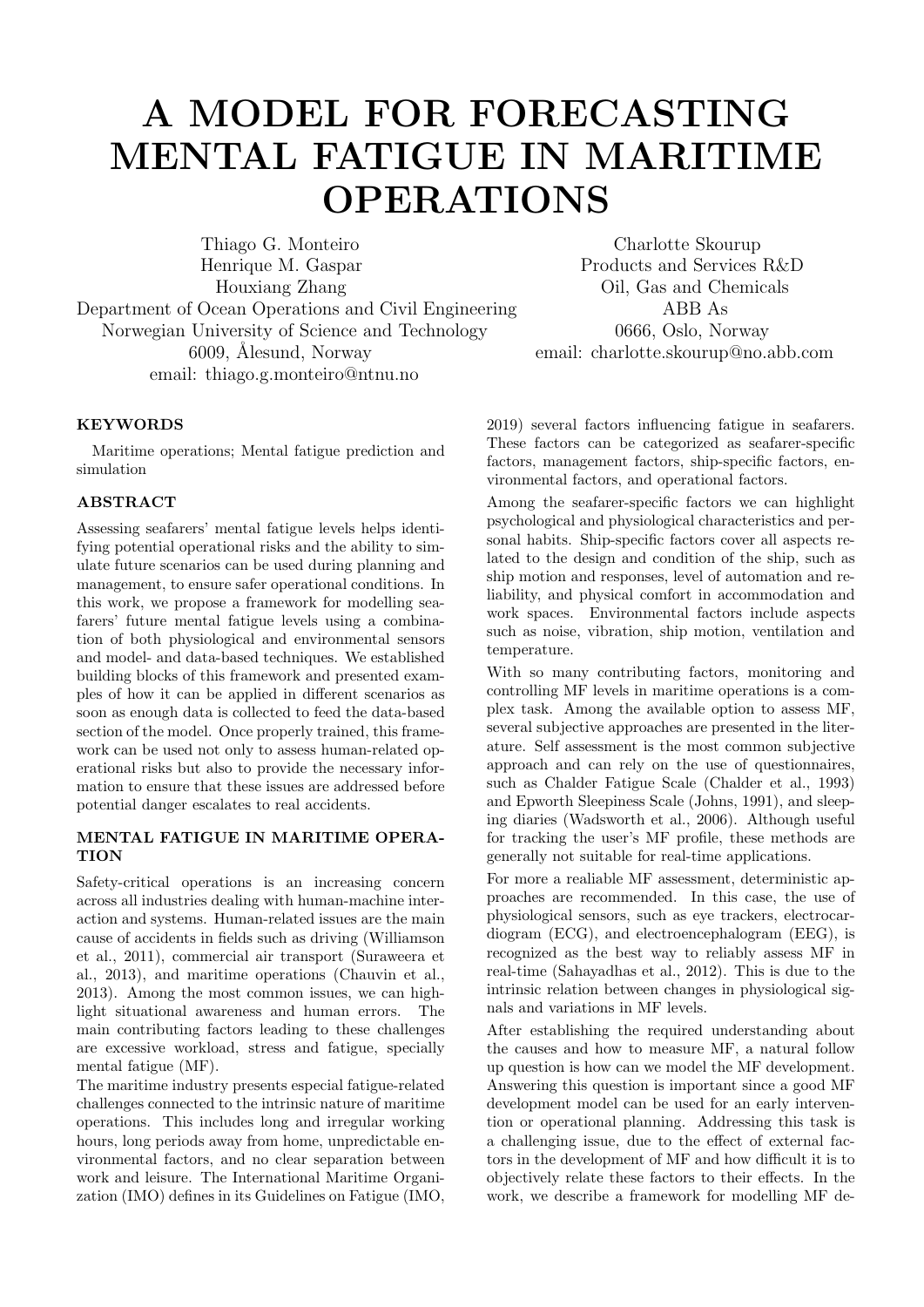

Fig. 1. Framework for Mental Fatigue Assessment

velopment, taking into account not only the seafarer's physiological condition but also the effects of external factors.

# MEASURING AND MODELLING MENTAL FATIGUE SCENARIOS

Being able to monitor the development of seafarers' MF state in real-time can be beneficial for the safety of demanding maritime operations. A proper MF profile of all operators taking part in a complex operation enables a more precise risk assessment, which in turn can help preventing causalities.

Let's consider an operational scenario where a pilot is maneuvering a platform supply vessel (PSV) close to an oil rig for cargo unloading. Using a set of physiological sensors, one can monitor this pilot and perform an MF level assessment. This MF profile can be used to perform the operational risk assessment based on how long the operator stayed in a critical MF level. What a critical MF level is and how long the operator needs to be in this state to indicate operational risks need to be defined via experiments. This MF assessment framework is presented in Fig. 1 (Based on (Monteiro et al., 2020)).

Although MF assessment can be a useful tool for reducing the risk of causalities, it presents a limitation regarding how early we can intervene in the operation. This limitation is due to the fact that the assessment system measures only the current state of the operator. Once a dangerous condition is assessed, measures need to be taken in order to mitigate the operational risk. This delay between assessment and action can be sufficient a time window for the assessed risk to turn into a real accident. Thus being able to anticipate the risky period is important to prepare the necessary mitigation measures on time.

Supposing we can assess the operator's MF state in the current operational scenario  $(S_0)$ , how can this scenario develop in the next, for example, two hours? If, after the assessment of scenario  $S_0$ , the weather conditions develop to a much rougher sea state, how will the operator's MF level be affected? If a collision between the PSV and the oil rig happens, how will this stressful situation come into play in the operator's performance? These different external factors can make the prediction of future scenarios very hard, since the original scenario can lead to several possible future scenarios. This branching is presented in Fig. 2.



Fig. 2. Branching of Scenarios

The current work aims to extend our previous studies (Monteiro et al., 2019, 2020) by adding a prediction capability to our MF assessment framework. So, the question we want to answer in this paper is: How can we model and simulate other MF scenarios from the current assessed scenario? Can this theoretical model be calibrated and validated with real data gathered from day-to-day operations? In order to be able to answer these questions, we need to address four important points. First, which factors affect the progression of the MF state? Then, how to measure and quantify these factors? Later, how to integrate these measurements and the current MF assessment into an MF prediction algorithm? Finally, how can real data can be used to calibrate these models?

## Contributing Factors

As presented in the previous section, there are several factors that affect the development of MF in seafarers. For our analysis we will group these contributing factors in time and distress. Time refers to the natural progression of MF due to physiological and psychological factors, and the prolonged exposition to environmental factors. Distress is related to unexpected and emergency situations. These events can be punctual or have long duration. They elevate MF levels by increasing workload, tension, and stress levels.

#### Sensors

In this work we propose the use of two different classes of sensors: physiological and environmental sensors. Physiological sensors are the most reliable way to assess MF levels, since the physiological symptoms of MF can be captured as they start to develop. The most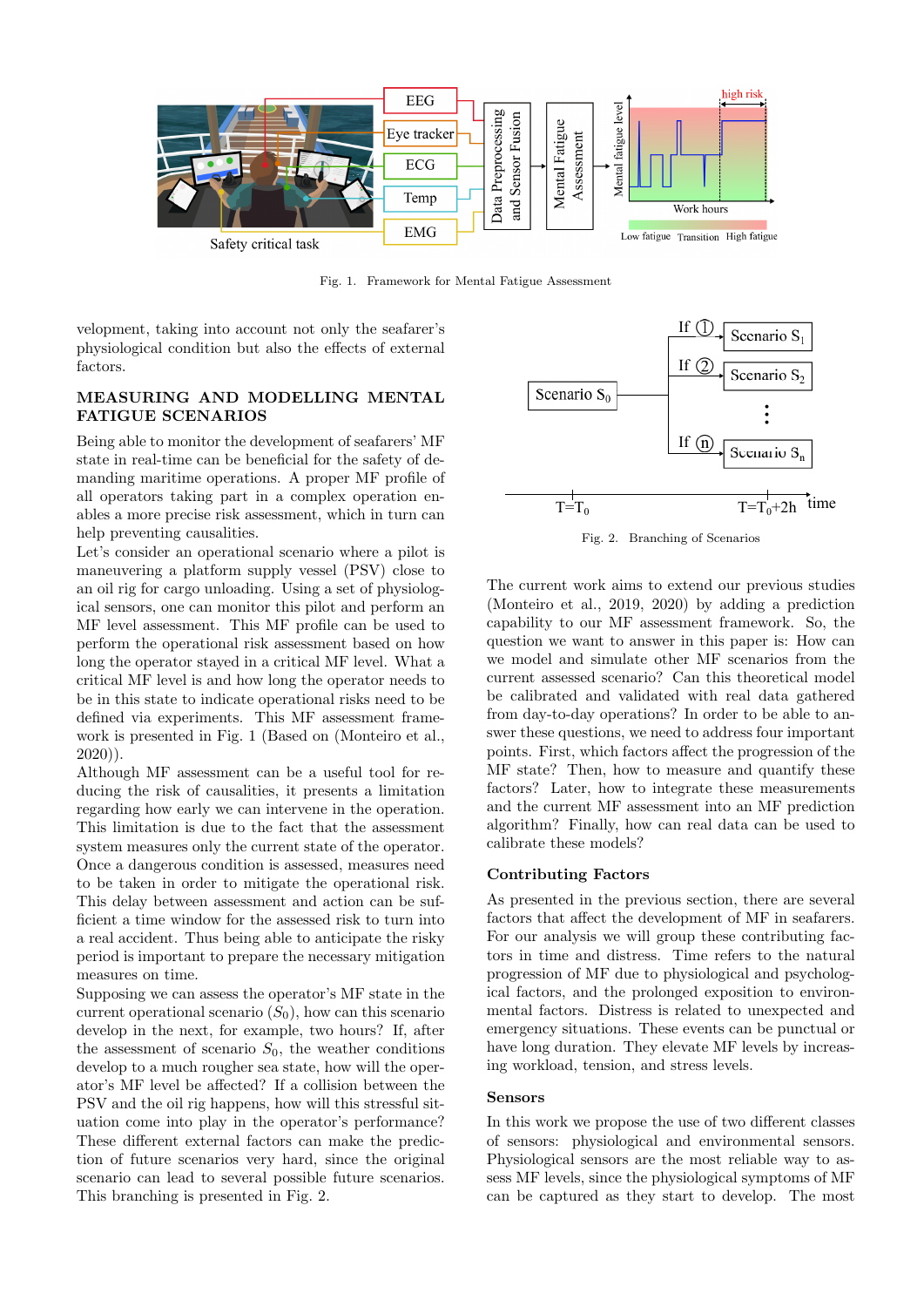usual physiological sensors used to monitor MF include eye tracker, electrocardiogram (ECG), electroencephalogram (EEG), and body temperature sensors. Ideally, we would like to have as much sensor information available as possible to help in the decision making process. Practically, the use of several sensors attached to a seafarer's body can hinder the proper execution of complex tasks. So, this trade-off between the amount of data and sensors needs to be taken into consideration when selecting which physiological sensors to use for real-life applications.

Environmental sensors are used to quantify factors that are external to the seafarers. They include gyroscopes, accelerometers, weather sensors, cameras, sound level meters, etc. In opposition to physiological sensors, there is no limit for the number of environmental sensors to apply when monitoring maritime operations. Additionally, most vessels already record data for several of the sensors cited above, so there is little extra setup to be done regarding the environmental sensor. The challenge is how to correlate this kind of sensor data and variations in a seafarer's MF level.

## Mental Fatigue Prediction

There are two main steps when trying to forecast MF scenarios. First, we need to assess the seafarer's current MF level. Then, we need to predict the expected MF level based on the seafarer's current MF level and time and distress effects. Fig. 3 presents our proposed framework for forecasting MF scenarios, including the assessment and prediction steps.



Fig. 3. Framework for Mental Fatigue Prediction

The MF assessment loop is responsible for determining the seafarers' current MF state at a certain operation (1). The assessment is performed using only data from physiological sensors (2). This data is acquired in real time as time-series. After any required preprocessing, the data can be used as the input to an MF assessment algorithm (3) responsible to determine the current MF level. Here, two different approaches are viable. One possible approach is to use neural networks to classify the input data in different levels in an MF scale. Another alternative is to apply a model-based approach, which defines MF levels in a deterministic way by modeling the MF representation using the sensors data and expert knowledge. With the profiled MF progression, a risk assessment algorithm can be used to inform the seafarer about the current operational risk level (4).

The assessed MF state in a time-stamp  $t_0$  is correlated to all the environmental sensors (5) data collected at that time stamp. The time-series of the MF profile and the time-series of the environmental sensors are stored in a database of previous scenarios (6), which can be used for training the MF prediction algorithm (7). In this case, it is considered a data-driven algorithm. Besides being stored in the database, the MF profile and the environmental sensors data are the inputs for the MF prediction algorithm. Using the combination of recent environmental sensors data and the current MF level of an operator, the trained algorithm can produce a prediction about the expected MF level of said operator in the near future, and a risk assessment algorithm can be used to inform the seafarer about the projected operational risk level (8). The main difference between the algorithms implemented in (3) and (7) is that in (3) we only rely on instantaneous physiological sensor data, while in (7) we consider the instantaneous physiological and external sensors data, while relying on a database of previous scenarios.

### Database of Previous Scenarios

For this application, we are handling complex data. The complexity of the data is defined by two main factors: several disparate data sources and data size. Firstly, the environmental sensors can provide data in different domains, which can be hard to fuse in a meaningful way. For example, a camera provides a video feed, while an accelerometer provides accelerations in different directions. In order to efficiently store and handle all external sensor data, having all data in the same domain can be very helpful. Most sensors data are generated as time-series data, which is basically a stream of time-stamp/value pairs. In this case, having time as a common domain is the simplest solution to facilitate the data fusion process. So, in order to ensure that all sensors speak the same language, some preprocessing may be needed for some sensors to extract time-domain features that can be stored in the data base and fused with other sensors data.

With the huge amount of time-series data produced by the environmental sensors, the computational complexity to handle this information is high. In this case, a specialized time-series database can go a long way improving the system's overall efficiency. In a time-series database, new incoming data is stored in a sequential manner, usually ordered by time-stamp. In this case, new data is inserted in the database instead of old values being updated. This allows for tracking how the data changes with time, making it possible to understand tendencies in the past and predict trends in the future. Traditional databases can be employed to handle time-series data, but usually they lack the tools to handle two important aspects of time-series data: scale and usability.

Regarding the scale factor, the amount of data that needs to be stored when handling time-series can grow very fast. This is specially true when handling several sensors operating at high frequencies. In order to effi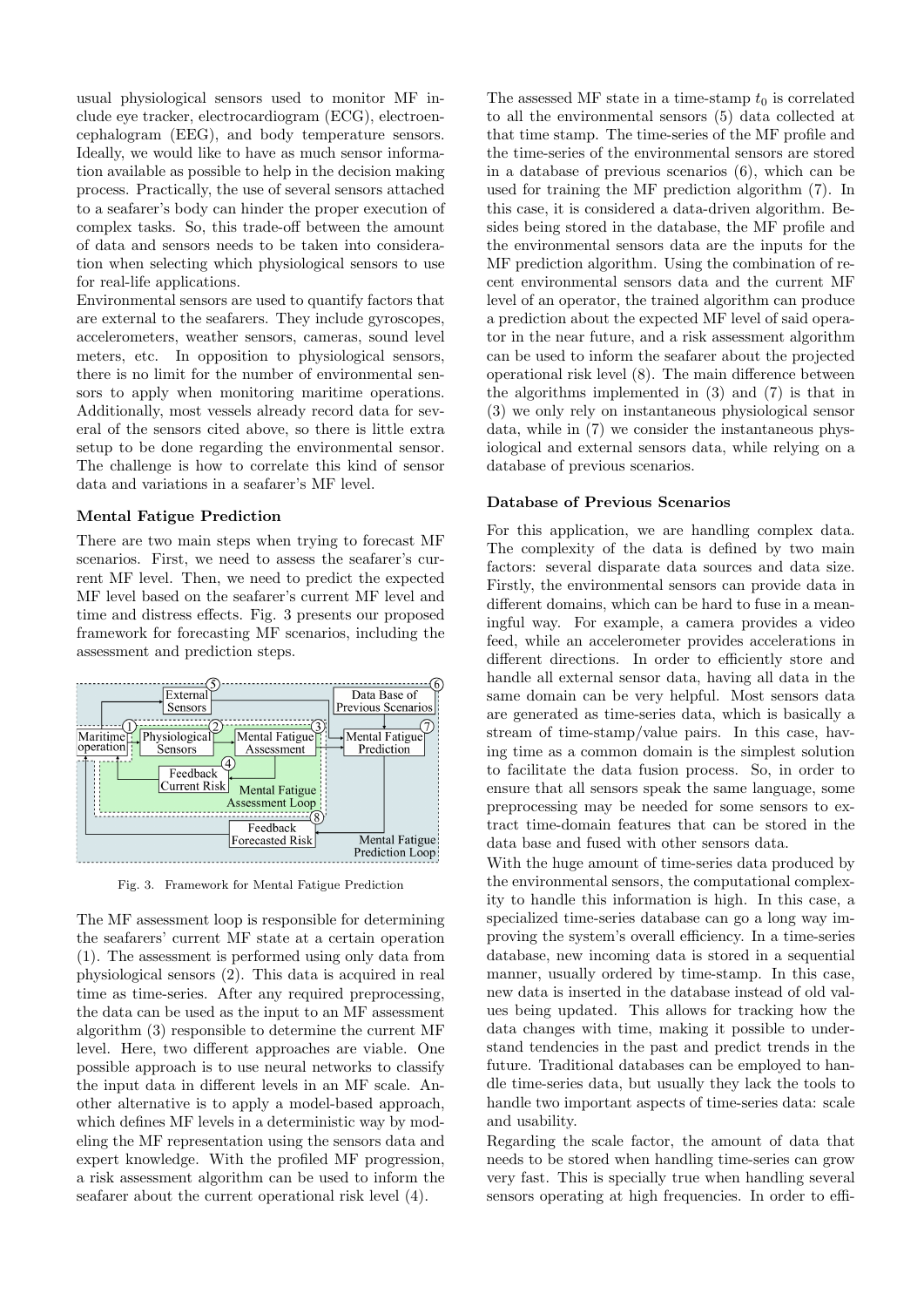ciently handle this huge amount of data, the database needs to be optimized to provide bigger ingest rate, faster querying and optimized operations for data compression. This optimization is only possible when the time variable is considered a first priority during the database framework design.

Usually, only storing the time-series data is not enough. Regarding the usability factor, it is important that we are able to perform operations that are characteristic of this kind of data. Some examples of these operations include data retention policies, continuous queries, and flexible time aggregations.

#### Data-driven Mental Fatigue Prediction

Once enough data is stored in the database for both the MF assessment and external sensors, fully data-driven methods can be effectively applied to perform the MF prediction. The minimum amount of data necessary to perform a good prediction is a relative matter, since it depends on both the complexity of the prediction and its expected accuracy. One natural candidate for this task would be a long-short term memory (LSTM) neural network (Hochreiter & Schmidhuber, 1997). This neural network is capable of learning long-term dependencies in time-series data by using a memory cell to regulate the information flow (Fig. 4). The information flow is controlled by non-linear gating units that include input gates  $(i_t)$ , output gates  $(o_t)$  and forget gates  $(f_t)$ . A complete formulation of the LSTM algorithm and examples of applications in time-series prediction can be easily found in the literature, for example (Ellefsen et al., 2019). By training the LSTM algorithm in a data stream composed by all the physiological and environmental sensors, it can learn to predict the MF state by applying the penalty functions automatically, without the need to manually tune the penalty functions parameters. The appropriate network structure, including number of layers and neurons, needs to be determined during the training process, according to the desired precision criteria for the prediction task.



Fig. 4. LSTM Memory Cell

## MODELING MENTAL FATIGUE PROGRES-**SION**

As presented in Fig. 3, the prediction of future MF states depends on a database of physiological and environmental sensors data. In order to establish a foundation for the handling of this data, we can discuss how the integration between physiological and environmental factors can be applied for forecasting MF levels in seafarers. Since we do not have an established database, we need to first model the effects of time and distress over the MF level. This theoretical modeling can be then used to exemplify our proposed approach.

#### Time Dependant Mental Fatigue Progression

The simplest effect to model is the effect of time. Due to physiological and environmental factors, MF accumulates as time goes by. There is an initial rested state that progresses to a maximum level of MF where staying awake would be almost impossible. Although this situation can sound a little extreme, it is not unlikely to happen, specially during night shifts. Eq. 1 can be used to model this time dependent MF progression

$$
MF(t) = \frac{\alpha}{2} + \alpha \frac{\arctan\left(\beta \left(t - \frac{T}{\gamma}\right)\right)}{\pi} \tag{1}
$$

where T is the total duration of the prediction,  $\gamma$ indicates the position of the inflection point of the curve,  $\beta$  dictates the inflection angle,  $\pi$  is the nondimensionalization constant for the arctan function and  $\alpha$  scales the function to our desired MF scale.

Fig. 5 presents the proposed model for the time aspect of the MF progression, with the theoretical limits for restedness and tiredness.



Fig. 5. Time-dependant Mental Fatigue Progression Model

Fig. 5 shows the time-dependant MF progression for  $\alpha = 1, \beta = 0.2, \text{ and } \gamma = 2.$ 

#### Distress Dependant Mental Fatigue Progression

The effects of distress over the time dependent MF progression will be modeled as penalties to the natural MF development. There are several possible causes of distress (IMO, 2019), and for simplicity we will group them into continuous and punctual effects.

Continuous effects represent disturbances that take place continuously, for an extended period of time. Such effects include higher then normal noise levels, excessive vessel motion due to weather conditions, long watch shifts at night, etc. The effects of distress do not push the MF level over the theoretical MF limit. Instead, they accelerate the MF development. For modeling continuous effects, we propose the use of the fol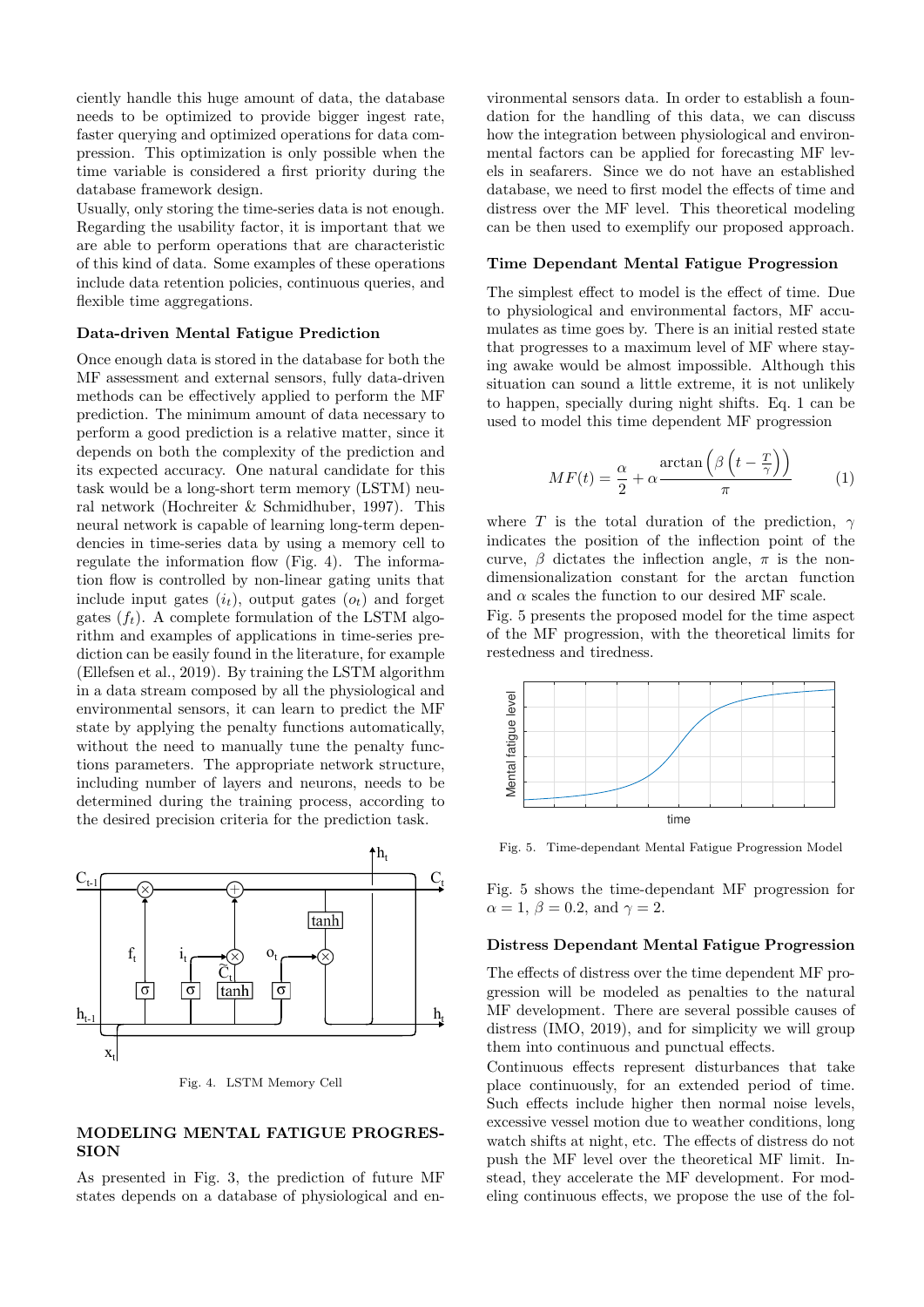lowing Gaussian-like function:

$$
P_{const}(t) = a_1 \exp\left(\frac{-(t - \frac{T}{b_1})^2}{2c_1^2}\right) \tag{2}
$$

where  $a_1$  is the scale factor for the penalty,  $T/b_1$  dictates the position of center of the normal distribution, and  $c_1$  represents its spread. The penalty is applied in the time dependant MF progression as follows:

$$
MF'(t) = MF(t) \cdot (1 + P_{const}(t))
$$
 (3)

Fig. 6 shows the continuous effect penalty function for  $a_1 = 0.15, b_1 = 2.5, \text{ and } c_1 = 0.1.$ 



Fig. 6. Penalty Function Model for Continuous Distress

Punctual effects represent disturbances that have short duration but can effect the MF development in the long term. This kind of effect includes, for example, a vessel collision with other vessel or marine structure, accidents with cargo handling, and man overboard scenarios. Punctual effects are more relevant when they have an acute impact on the seafarer's situational awareness and sense of danger, triggering a burst of adrenaline. This phenomenon can, in the short term, increase attention and, in the long term, increase MF progression due to the increase in tension and workload levels.

In order to model punctual effects, we propose the use of a combination of Gaussian-like functions. The negative portion of the equation models the increase in attention after a serious, unexpected event occurs, while the positive portion models the long term increase in the MF progression levels.

$$
P_{short}(t) = -a_2 \exp\left(\frac{-\left(t - \frac{T}{b_2}\right)^2}{2c_2^2}\right) + a_3 \exp\left(\frac{-\left(t - \frac{T}{b_3}\right)^2}{2c_3^2}\right) \tag{4}
$$

where the variables  $a, b$  and  $c$  are analogous to the ones presented for Eq. 2. The way the punctual penalty is applied to the time dependant MF progression is the same described in Eq 3. Fig. 7 shows the punctual effect penalty function for  $a_2 = 0.75$ ,  $b_2 = 2.8$ ,  $c_2 = 0.35$ ,  $a_3 = 0.25, b_3 = 2.3, \text{ and } c_3 = 0.15.$ 

# Tunning Models

Previously we described the modeling of the MF development process based on the time-dependant MF progression and penalty functions. So one may ask: how could I tune the parameters that compose the penalty functions for different scenarios? The answer for this



Fig. 7. Penalty Function Model for Punctual Distress

question lays on the time-series complex data stored in the previous scenarios database.

Initially, when no previous scenarios data are available, the prediction capabilities of the proposed framework are poor. Normal operation data is the easiest kind of data to come around. It is produced by the assessment framework when no distress factor is in play. It is essential for implementing a time-dependant MF state forecasting strategy. Using this prediction model as a baseline, the penalty functions for a specific operational conditions (including one or more distress factors) can be approximated using the inverse of the mapping function presented in Eq. 3. This new equation can be written as:

$$
P_{const}(t) = \frac{MF'(t)}{MF(t)} - 1\tag{5}
$$

The obtained penalty function can then be approximated to the formulation of either continuous or punctual penalties by defining the appropriate parameters. Defined this way, the parameters can be stored and recovered when a similar distress factor takes place during the MF monitoring of an operator. Once calibrated with real data, the proposed framework can be used as management and planning tools. These applications are exemplified in the next section.

## SIMULATING MENTAL FATIGUE SCENAR-IOS

#### Management Tool

As a management tool, this framework can be used for assessing, in real-time, the operational risk related to seafarers' MF condition. At any given time during an operation, the MF level assessed from an operator until that time and the data from the environmental sensors can be used to forecast how the MF level is expected to change in the near future. The MF level can fall under good (green), attention (yellow) or dangerous (red) ranges. Fig. 8 shows the composition of the predicted MF state for a seafarer. The assessed MF levels (1) is used to extrapolate the time dependant progression of the MF state (2). Environmental sensor data is used to calculate punctual (3) and continuous (4) penalty functions. Applying all this data in Eq. 3, the system outputs the predicted MF state (5).

With this information, a manager can keep track of the operational risks related to the seafarer's MF state. In a scenario where this risk surpasses some predefined criteria, the manager can act by alerting the seafarer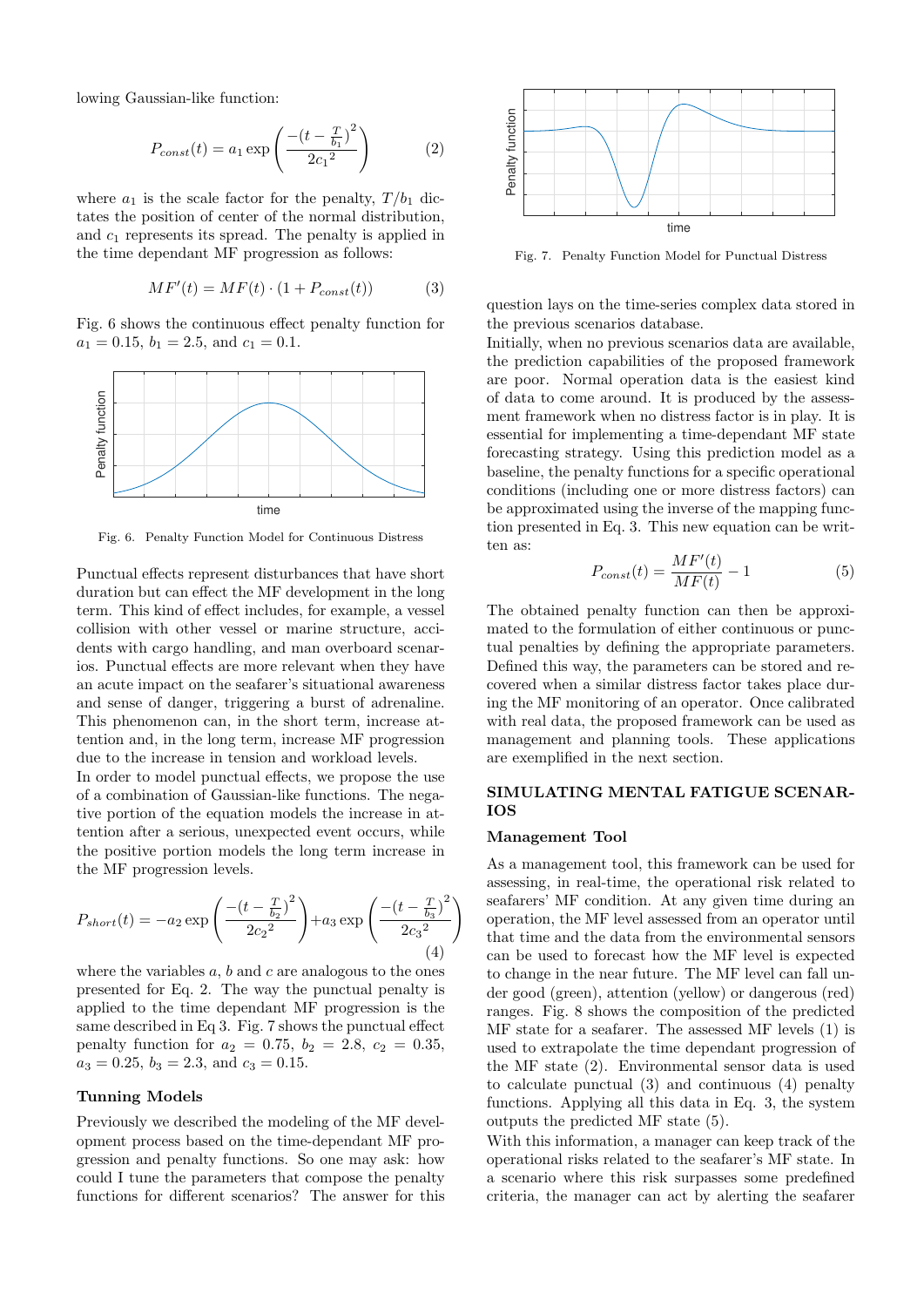

Fig. 8. Mental Fatigue Prediction Composition

about the dangerous condition or even plan a break or a change of operator.

# Planning Tool

As a planning tool, this framework can be used for evaluating different possible scenarios during a demanding operation. Based on these possible scenarios, worst case conditions for the seafarers can be identified and the risks involved in the operation can be assessed. Consider for example a crane operation taking place offshore by a construction vessel. The crane operator presents his own time dependant MF progression  $(S_0)$ , disregarding any external complicating factors. But what if during the operation the weather conditions worsen  $(S_1)$ , or there is an accident damaging one important component that should be installed  $(S_2)$ , or an unforeseen delay takes place  $(S_3)$  or there is a malfunction in one equipment  $(S_4)$ . How can these different scenarios effect workload and stress and impact the MF development of the said operator? The utilization of the proposed framework to investigate all these possible scenarios is presented in Fig. 9.



Fig. 9. Comparing Different Possible Scenarios

With the prediction model for the different scenarios at

hand, the operation can be planned to account for the risks related to high MF levels. The operation can be planned for the worst case scenario in order to ensure a higher safety factor. But it also can be planned for less risky scenarios if the probability for the worst case condition is low. Another viable option involves planning for a scenario represented by a weighted average of the possible modeled scenarios, where the weighting factor is the probability of occurrence of each scenario.

## TOWARDS AN INTELLIGENT MODEL FOR MENTAL FATIGUE AND HUMAN ERROR PREDICTION

The work here presented was developed as a simple and fundamental approach to put in practice the framework from Fig. 3. Originally, the framework was developed as a way to transform real data from operations into an assessment for MF. The reality is that this realoperations data is not available, and much has been done only from experiments in simulators. The equations here presented can be used as a comparison and benchmark, elegantly in terms of coefficients of well know equations.

We are aware that the presented model is an educated guess on how MF seems to behave based on the literature and current research at NTNU. We attempted here to navigate between the two worlds of the literature found in this topic. One extreme, very human and social based, which describes MF qualitatively and is intrinsically connected to the psychological aspects of a human-being performing a safety-critical task in demanding operations at the sea. No wonder IMO uses this side of the spectrum to describe the types and limits of MF, given that no number is able to properly and safely estimate MF in maritime operations. In this way, we understand the problem, but no data is given for decision-making.

On the other extreme, data-driven methods are wide spreading in all fields, promising that a well trained AI will be able to estimate everything with more precision than just a narrow sample of human experience, providing accurate decision-making. The database previously described requires a large amount of complexdata. This intensive data-driven approach demands hundreds of hours of real-data operation that need to be collected, filtered, stored and fed to an advanced AI algorithm. We also observed in recent experiments in simulators (Monteiro et al., 2019; Kari et al., 2019) that physiological factors can add extra complexity to the operations, and demand time and patience to be set up and used. Remote sensor technology, such as Open CV, may be the solution, but they have yet a long path before being commercially applicable in such a narrow niche as maritime operations.

We do believe that having a functional model, able to theoretically predict MF based on time and distress, is a fundamental piece to achieve the framework proposed. In this context, we call for an open and collaborative approach to calibrate, improve and validate our model. The source code is available at an online repository